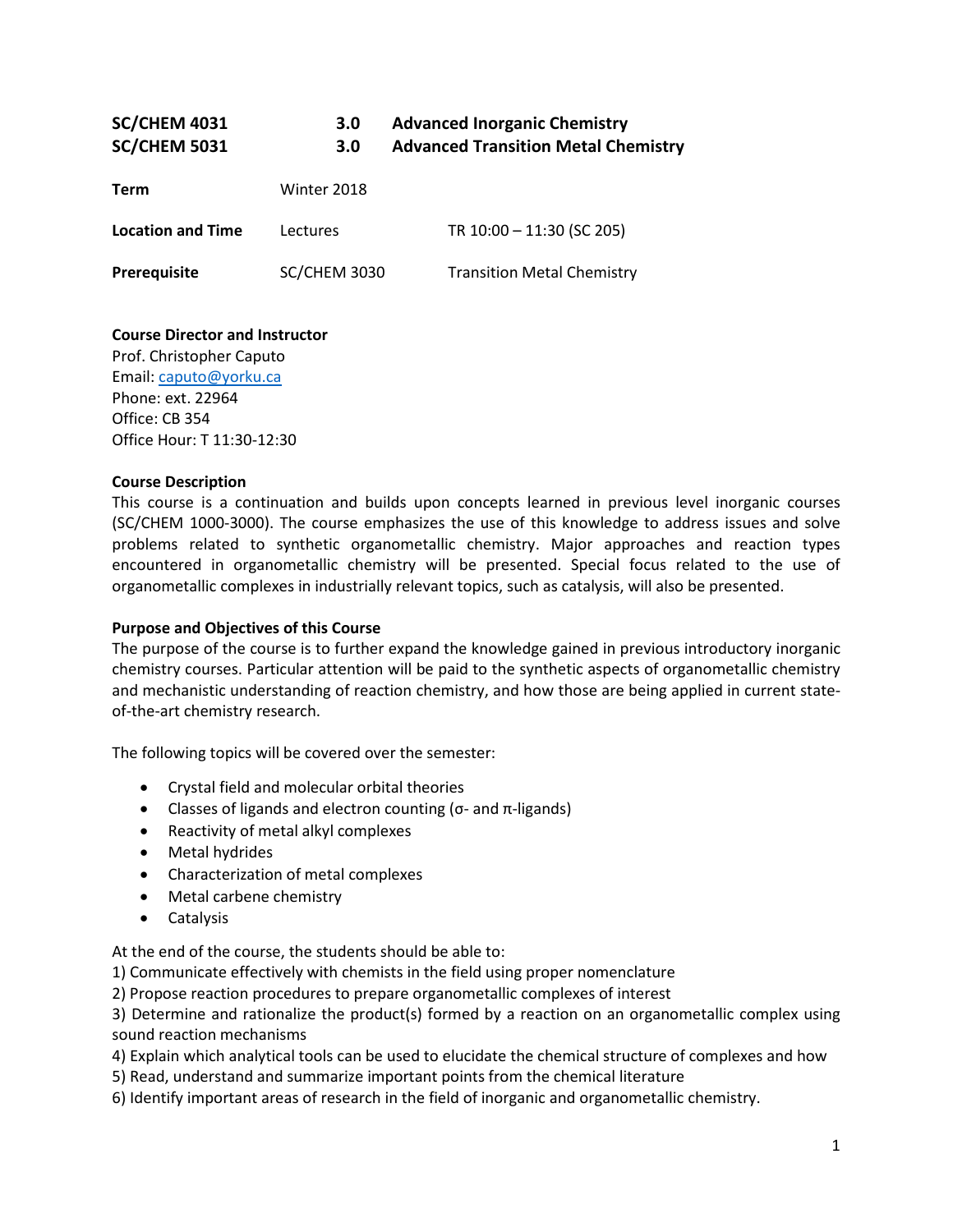# **Organization of the Course**

A number of pedagogical approaches will be used to deliver the course and achieve the objectives. The lectures will be delivered by the Course Director via a combination of written notes and powerpoint support slides. Active participation of the students is required in various ways, including presentations, group problem solving, etc.

Problem sets will be assigned on a regular basis to facilitate learning of the concepts presented in class. The problem sets will be posted on the course Moodle website. Those problem sets will be graded and will be a component of the final grade.

#### **Evaluation**

The level of proficiency in the material will be assessed differently whether the student is enrolled in undergraduate level CHEM4031 or in graduate level CHEM5031. The final grade for the course will be based on the following items weighted as indicated.

|                                      | <b>CHEM4031</b> | <b>CHEM5031</b> |
|--------------------------------------|-----------------|-----------------|
| Assignments (2)                      | 15%             | 10%             |
| <b>Class Participation</b>           | 10%             | 10%             |
| 2 Midterm Exams (80 minutes)         | 20% each        | 10% each        |
| Oral Presentation (15 min+ 5min Q&A) | N/A             | 30%*            |
| <b>Evaluation of Presentations</b>   | 5%              | N/A             |
| Final Exam (3 hours)                 | 30%             | 30%             |

\*Thirty percent of the grade received for the paper presentation will be assigned by peer undergraduate students.

No make-up midterm will be available. The corresponding value of the midterm exam will be added to the final exam.

#### **Important Dates**

Classes Start – January 4, 2018 Midterm Exams (Tentative) – February 1, 2018 & March 8, 2018 Winter Reading Week (No Classes) – February 17 – 23, 2018 Presentations – Week of March  $19<sup>th</sup>$ , 2018 Last Date to Submit Winter Term Work – April 5, 2018 Classes End – April 6, 2018 Winter Examinations – April 9 – 23, 2018 (Exact final date TBD)

**Textbooks** (All books have been put on reserve at the Steacie Library)

Much of the course will be based on the following book and is recommended: Crabtree, R.H. (2014). *The Organometallic Chemistry of the Transition Metals.* 6<sup>th</sup> Ed. Wiley-Interscience Publication. ISBN 978-1-118-13807-6

In addition to this book, reading peer-reviewed papers from chemistry journals will be required from time to time. Links to the electronic copy will be provided. Access to the electronic paper is free, but requires affiliation with the library network of Work University. It is the student's responsibility to ensure rights to use this service. In addition to the book authored by R.H Crabtree, the following textbook also contain some valuable information:

Housecroft, C.E. and Sharpe, A.G. (2012). *Inorganic Chemistry*. 4<sup>th</sup> Ed., Pearson Prentice Hall. ISBN: 9780273742753